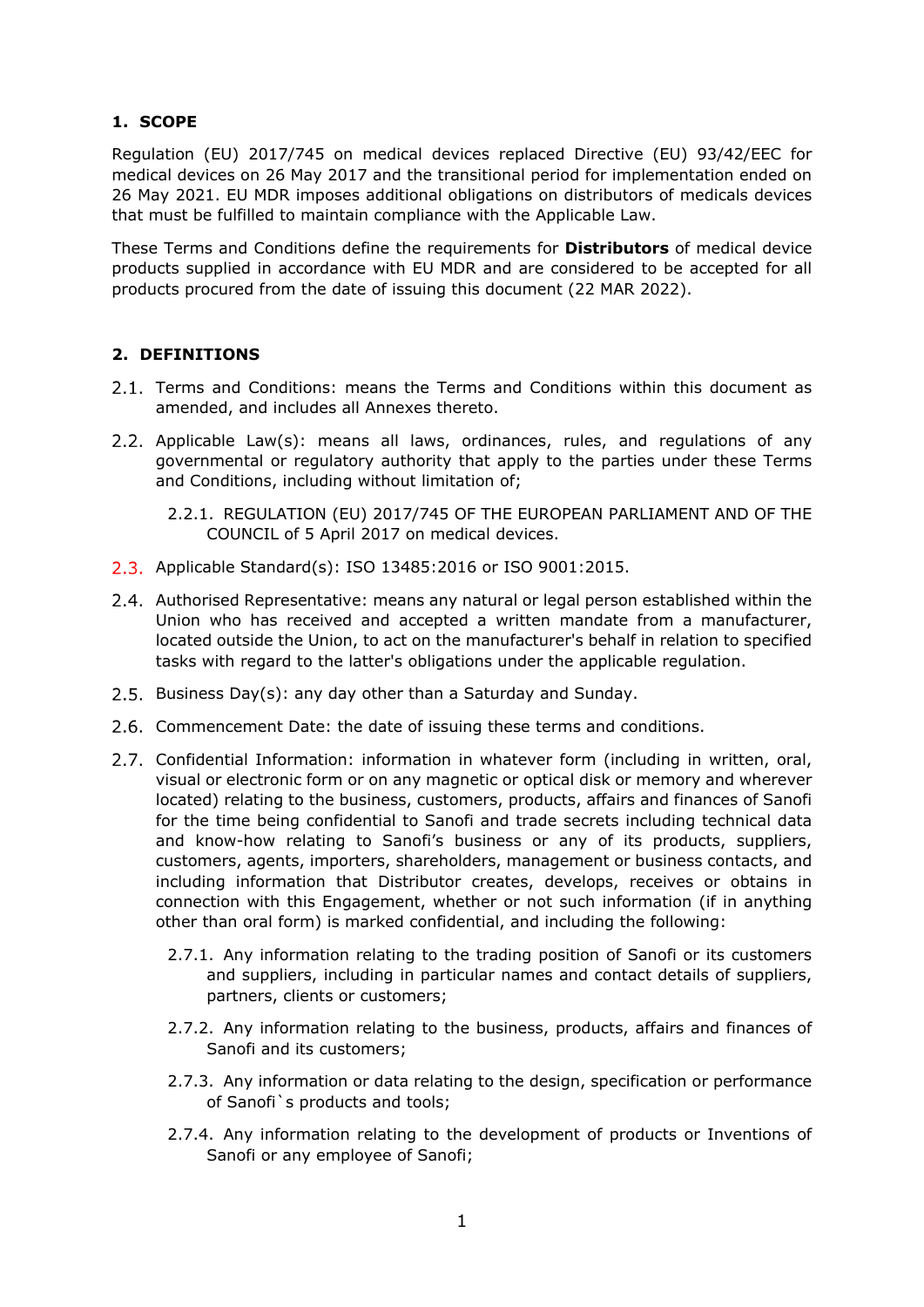- 2.7.5. Any medical or personal information about patients or users of the products of Sanofi;
- 2.7.6. Any information relating to the marketing plans, business development or structure of Sanofi and its customers; and
- 2.7.7. Any document or item marked as confidential.
- Complaint: written, electronic or oral communication that alleges deficiencies related to the identity, quality, durability, reliability, usability, safety or performance of a medical device that has been released from the organisation's control or related to a service that affects the performance of such medical devices.
- 2.9. Distributor: means any natural or legal person in the supply chain, other than the manufacturer or the importer, that makes a device available on the market, up until the point of putting into service.
- 2.10. Economic Operator: means a manufacturer, an Authorised Representative, an importer, a distributor or the person referred to in EU MDR, Article 22(1), systems and procedure pack assembler, and 22(3), sterilizer of systems and procedure packs
- 2.11. EU: means the European Union.
- 2.12. EU MDR 2017/745: REGULATION (EU) 2017/745 OF THE EUROPEAN PARLIAMENT AND OF THE COUNCIL of 5 April 2017 on medical devices.
- 2.13. Importer: means any natural or legal person established within the European Union that places a device from a third country on the Union Market.
- 2.14. Intellectual Property: means patents, rights to apply for patents, trademarks, trade names, service marks, domain names, copyrights and all applications and registration of such worldwide, schematics, industrial models, inventions, know-how, trade secrets, computer software programs, and other intangible proprietary information.
- 2.15. ISO 13485:2016: International standard Medical devices Quality management systems – Requirements for regulatory purposes.
- 2.16. Label: means the written, printed or graphic information appearing either on the device itself, or on the packaging of each unit or on the packaging of multiple devices.
- 2.17. Making available on the market: means any supply of a device, other than an investigational device, for distribution, consumption or use on the Union market in the course of a commercial activity, whether in return for payment or free of charge.
- 2.18. Manufacturer: means a natural or legal person who manufactures or fully refurbishes a device or has a device designed, manufactured or fully refurbished, and markets that device under its name or trademark.
- Medical Device: shall have the meaning as defined by the REGULATION (EU) 2017/745 OF THE EUROPEAN PARLIAMENT AND OF THE COUNCIL of 5 April 2017 on medical devices, ARTICLE 2 as applicable.
- 2.20. Notified Body: means a conformity assessment body designated in accordance with Applicable Law.
- 2.21. Placing on the market: means the first making available of a device, other than an investigational device, on the Union market.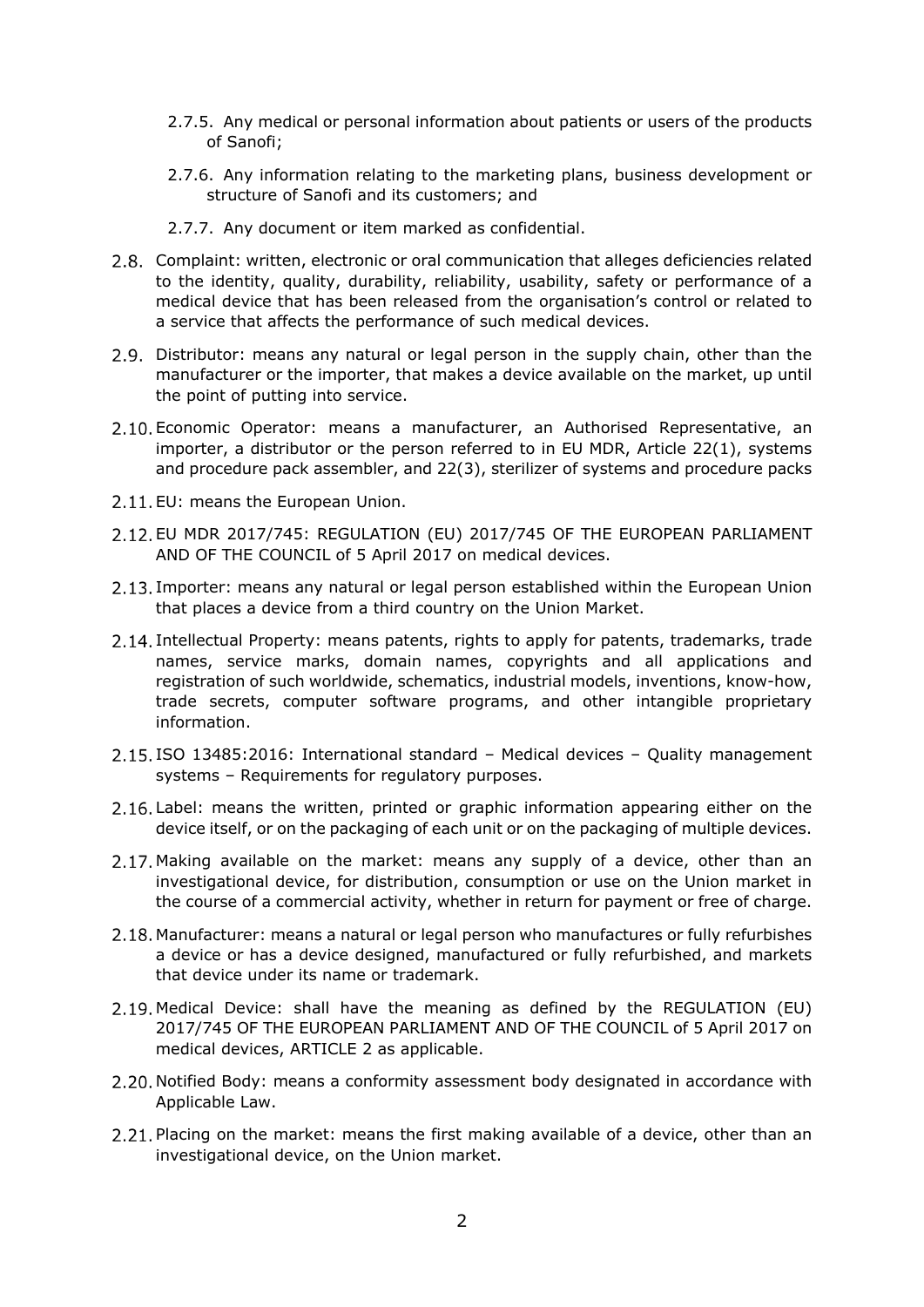- 2.22. Product(s): means the item, portion and/or component parts made available by Distributor further set forth in the Annex I, including the labelling, instructions for use, where applicable, and packaging. Product refers to medical devices according to EU MDR 2017/745.
- 2.23. Quality Management System (QMS): A formalised system that documents the structure, responsibilities and procedures required to achieve effective quality management.
- 2.24. Territory: European Union (also referred to as Union).
- 2.25. Trademark: means a name or symbol on a product that shows it was made by a particular company, and that it cannot be used by other companies without permission.
- 2.26. Union: The Union is comprised of the EU plus all countries that have a mutual recognition scheme with the EU for devices.
- Unique Device Identifier (UDI): means a series of numeric or alphanumeric characters that are created through internationally accepted Product identification and coding standards and that allow unambiguous identification of specific Products on the Territory.

## **3. OBLIGATIONS OF SANOFI**

- **Sanofi** shall agree to adhere to the requirements of Applicable Law(s).
- **Sanofi** shall ensure that processes and procedures are in place to implement the principles and actions necessary to achieve compliance with the provisions of these Terms and Conditions and Applicable Law.
- **Sanofi** shall only supply **Distributor** with Product that they deem to be in compliance with Applicable Law.
- **Sanofi** shall co-operate with **Distributor** to achieve an appropriate level of traceability of Product.
- **Sanofi** shall provide **Distributor** with the required information to enable the relevant verification activities to be completed.
- **Sanofi** shall inform **Distributor** of any relevant changes to Product that are received from the Manufacturer.
- **Sanofi** shall communicate any relevant information received from **Distributor** to Economic Operators in the Supply Chain where applicable (Manufacturer, Importer and Authorised Representative).

## **4. OBLIGATIONS OF DISTRIBUTORS**

- **Distributor** shall agree to adhere to the requirements of Applicable Law(s).
- **Distributor** shall ensure that processes and procedures are in place to implement the principles and actions necessary to achieve compliance with the provisions of these Terms and Conditions and Applicable Law.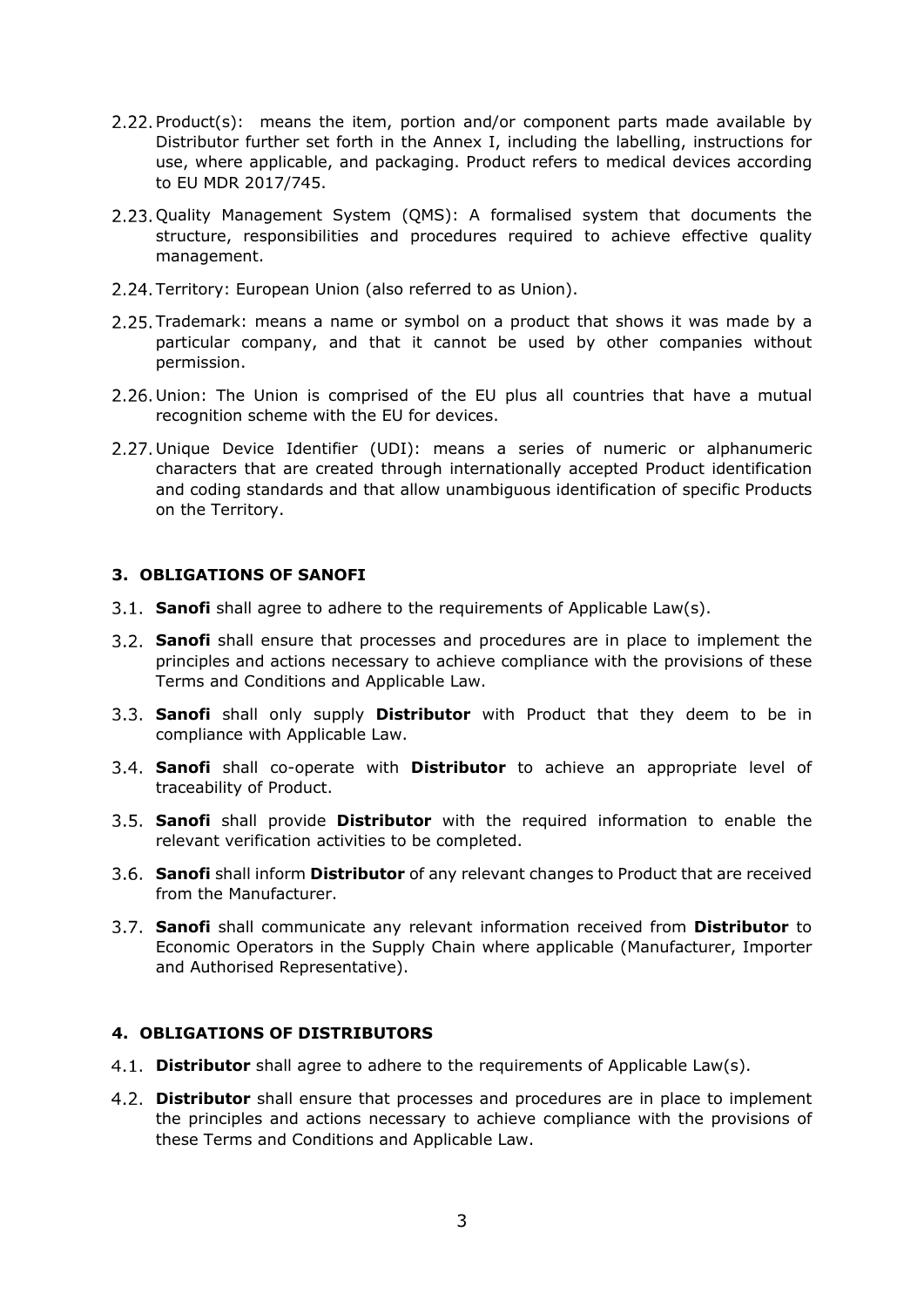- **Distributor** shall co-operate with **Sanofi** to achieve an appropriate level of traceability of Product.
- **Distributor** shall be able to identify the following to the competent authority, for a period of 10 (ten) years (or a period of 15 (fifteen) years for Class III implantable devices):
	- 4.4.1. any economic operator to whom they have directly supplied a device;
	- 4.4.2. any economic operator who has directly supplied them with a device;
	- 4.4.3. any health institution or healthcare professional to which they have directly supplied a device.
- To make Product available on the Territory, **Distributor** shall verify that:
	- 4.5.1. The Product has been CE marked and that the EU declaration of conformity of the Product has been drawn up;
	- 4.5.2. The device is accompanied by the information to be supplied by the manufacture in accordance with Applicable Law (labelling and instructions for use where applicable).
	- 4.5.3. For imported devices, the importer has complied with the requirements set out in Applicable Law.
	- 4.5.4. Where applicable, a UDI has been assigned by the Manufacturer;
- **Distributor** shall store and keep, preferably by electronic means, the UDI of the devices which they have supplied or with which they have been supplied, if those devices belong to Class III implantable devices according to EU MDR.
	- 4.6.1. **Distributor** shall assume the obligations incumbent on Manufacturer in accordance with Applicable Law if it carries out any activities stated under Article 16 of EU MDR. Under these circumstances, **Distributor** shall notify **Sanofi** in writing, and if the activities are permitted by the manufacturer, amend these Terms & Conditions accordingly. Under the terms and conditions defined here, **Distributor** shall not:
	- 4.6.2. make available on the market a device under its name, registered trade name or registered trade mark;
	- 4.6.3. change the intended purpose of a device already placed on the market or put into service;
	- 4.6.4. modify a device already placed on the market or put into service in such a way that affects compliance with Applicable Law;
	- 4.6.5. translate the information supplied by the manufacturer or of further information which is necessary in order to market the device in the relevant Member State;
	- 4.6.6. change the outer packaging of a device already placed on the market, including a change of pack size.
- When **Distributor** considers or has reason to believe that a Product is not in conformity with the requirements of Applicable Law, it must not make the Product available on the market until it has been brought into conformity and shall inform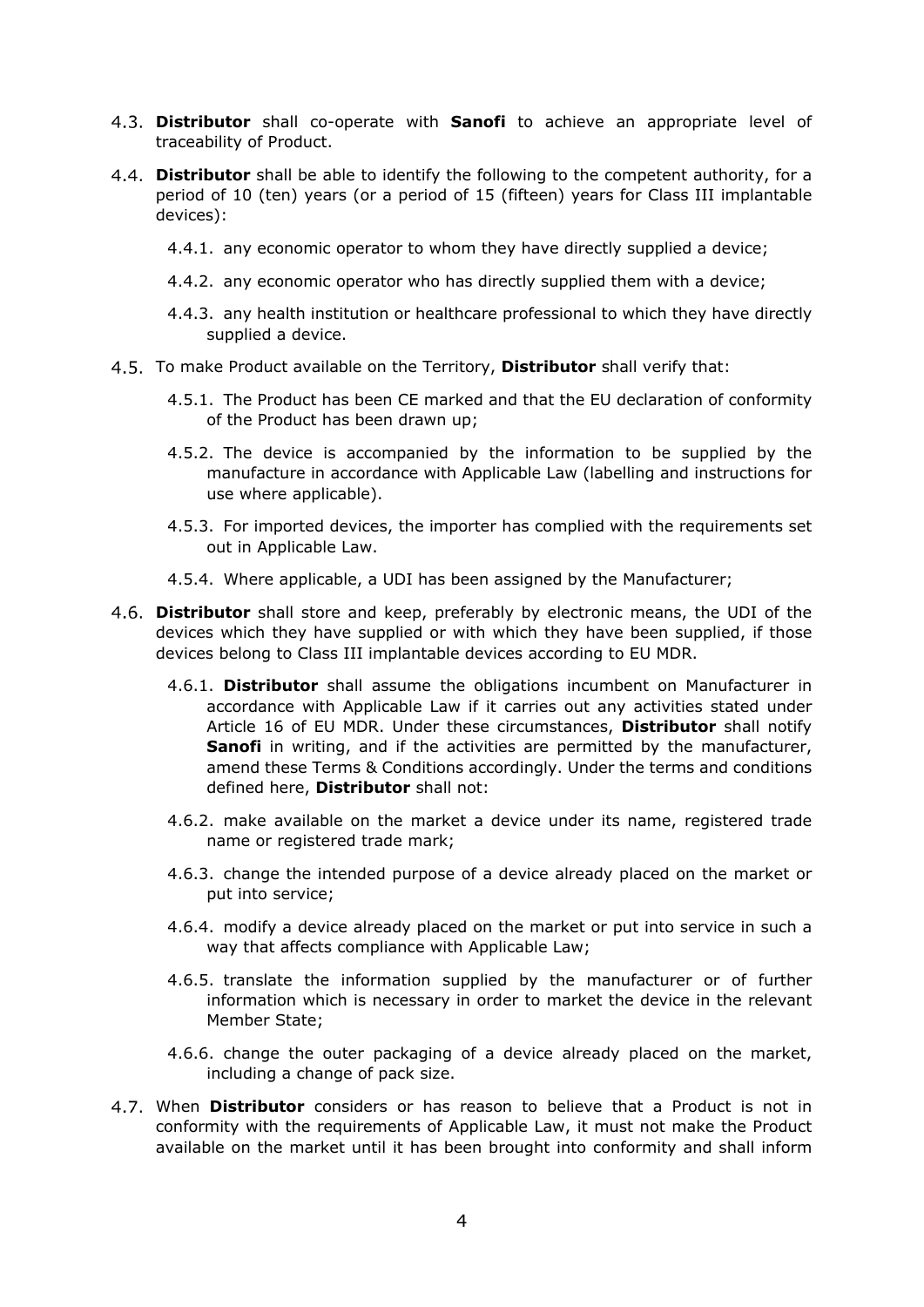**Sanofi** who will in turn inform the Manufacturer and, where applicable, the Manufacturer's Authorised Representative, and the Importer.

- Where the **Distributor** considers or has reason to believe that the Product presents a serious risk or is a falsified device, it shall also inform the competent authority of the Member State in which the **Distributor** is established.
- **Distributor** shall ensure that, while Product is under their responsibility, storage or transport conditions comply with the conditions set by the Manufacturer and damage, deterioration, contamination o other adverse effects do not occur during the storage, handling and transportation of the Product.
- **Distributor** shall ensure that no obsolete, rejected, expired or deteriorated Product are distributed.
- **Distributor** shall have controls in place to allow for physical and/or electronic quarantine of Product, as necessary.
- **Distributor** who considers or have reason to believe that Product which they have made available on the Territory is not in conformity with Applicable Law must immediately inform **Sanofi** who will in turn immediately inform the Manufacturer and, where applicable, the Manufacturer's Authorised Representative and the importer.
- **Distributor** shall co-operate with **Sanofi**, Manufacturer and, where applicable, the Manufacturer's Authorised Representative, and the Importer, and with competent authorities to ensure that the necessary corrective action to bring that Product into conformity, to withdraw or recall it is taken. Where the Product presents a serious risk, **Distributor** shall immediately inform the competent authorities of the Member States in which they made the Product available, giving details, in particular, of the non-compliance and of any corrective action taken.
- 4.14. Information about Complaints or reports from healthcare professionals, patients or users about suspected incidents related to a Product which **Distributor** has made available on the Territory, that are received by **Distributor** must immediately be forwarded to **Sanofi** who in turn will immediately inform Manufacturer and, where applicable, the Manufacturer's Authorised Representative, and the importer.
- **Distributor** shall keep a register of Complaints, of non-conforming Products and of recalls and withdrawals, and keep **Sanofi** informed of such monitoring and provide **Sanofi** with any information upon their request.
- **Distributor** shall, upon request by a competent authority, provide it with all the information and documentation that is at their disposal and is necessary to demonstrate the conformity of a device. **Distributor** shall be considered to have fulfilled this obligation when **Sanofi**, Manufacturer or, where applicable, the Manufacturer's Authorised Representative for the device in question provides the required information.
- **Distributor** shall cooperate with competent authorities, at their request, on any action taken to eliminate the risks posed by Product which they have made available on the Territory. **Distributor**, upon request by a competent authority, will provide samples of the Product free of charge or, where that is impracticable, grant access to the Product.